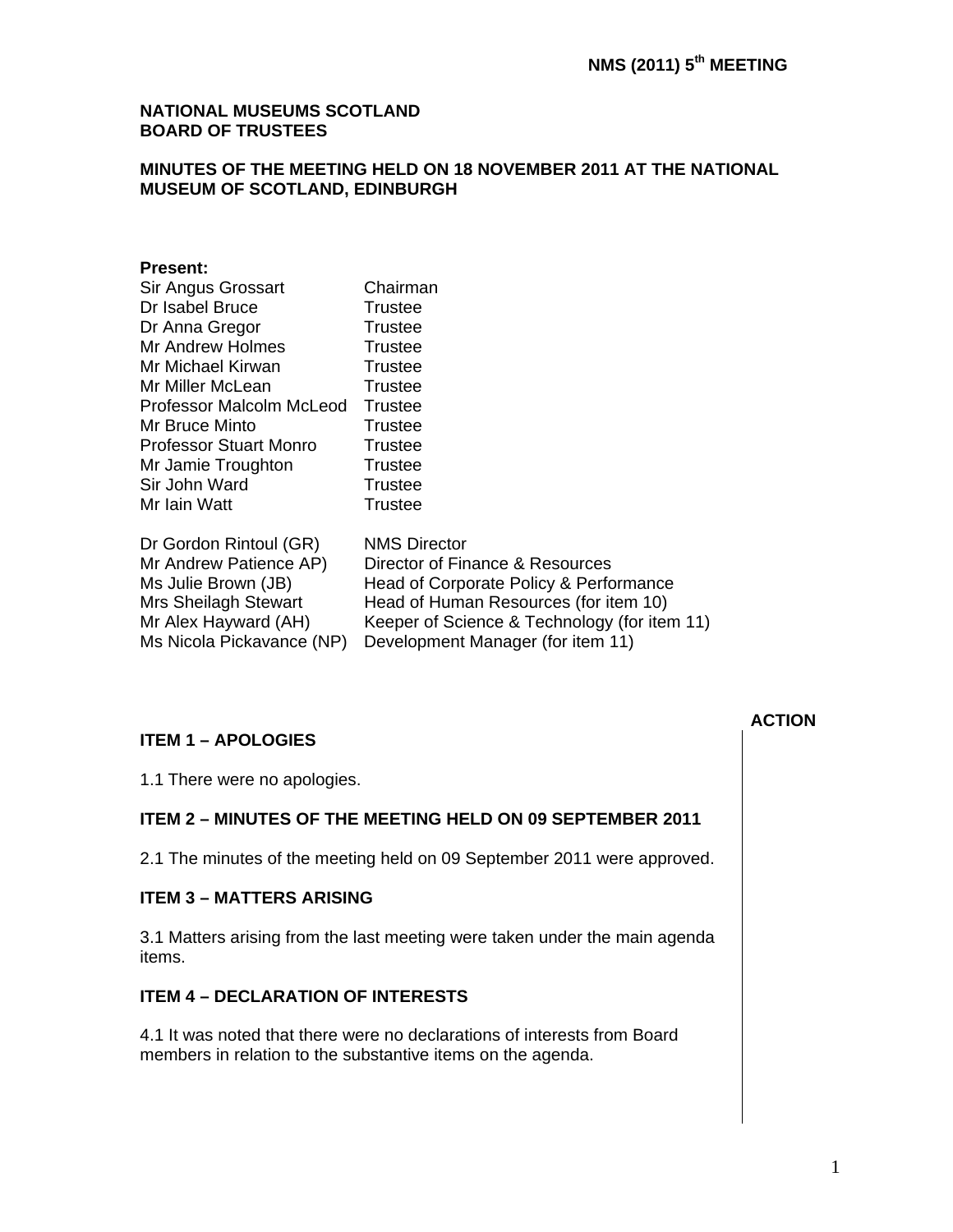**Chairman** 

# **ITEM 5 – CHAIRMAN'S REPORT TO THE TRUSTEES**

5.1 The Chairman gave his verbal report. He updated the Board on recent meetings with Ministers, including his meeting on 3 November with Fiona Hyslop (Cabinet Secretary for Culture & External Affairs) and the Director regarding funding for backlog maintenance. National Museums Scotland had submitted a case for £3.4 million for 2011/12 and further funding in the following years to address this significant issue facing the organisation. The Director then reported on his subsequent meeting with the Scottish Government on 17 November, at which we were offered an allocation of £2.2 million over three years to cover backlog maintenance and our purchase grant.

The Board noted the Cabinet Secretary's clear recognition of the serious condition within our estate. However, given the extent of the organisation's backlog maintenance problems and the substantial monies required to resolve them, Trustees resolved that: the proposed allocation was not sufficient; and that our purchase grant and funding for estates should be handled separately. It was agreed that the Chairman would go back to the Scottish Government to seek an improvement on the offer and would feed back to the Board on the outcome.

5.2 The Chairman reported that he had recently presented Dr Walter Scott with the National Museums of Scotland medal, in recognition of his very generous donation to the fundraising campaign for the transformed National Museum of Scotland and his huge support throughout.

## **ITEM 6 – DIRECTOR'S REPORT TO THE TRUSTEES NMS (2011) 37**

6.1 The Director presented his report which had been circulated. The Board noted the success of the first of the RBS Museum 'Lates' at the National Museum of Scotland on 11 November. Over 1,200 people enjoyed an evening of music and performances, sponsored by the Royal Bank of Scotland, with visitors busily taking part in activities and touring the galleries. The next one was scheduled to take place in February.

# **ITEM 7 – FINANCIAL REPORT NMS (2011) 38**

7.1 Andrew Patience presented the report which had been circulated. For the period to 30 September 2011, the National Museums Scotland budget showed a deficit. This reflected the organisation's baseline budget at break-even, timing of expenditure on the Royal Museum Project (RMP), and deferred project expenditure from 2010/11.

# **ITEM 8 – REPORTS FROM COMMITTEES**

## **(i) Minutes of the Estates & Facilities Management Committee Meeting held on 31 August 2011**

8.1 The Chairman noted that the minutes of the Estates & Facilities Management Committee meeting held on 31 August 2011 had been circulated to the Board.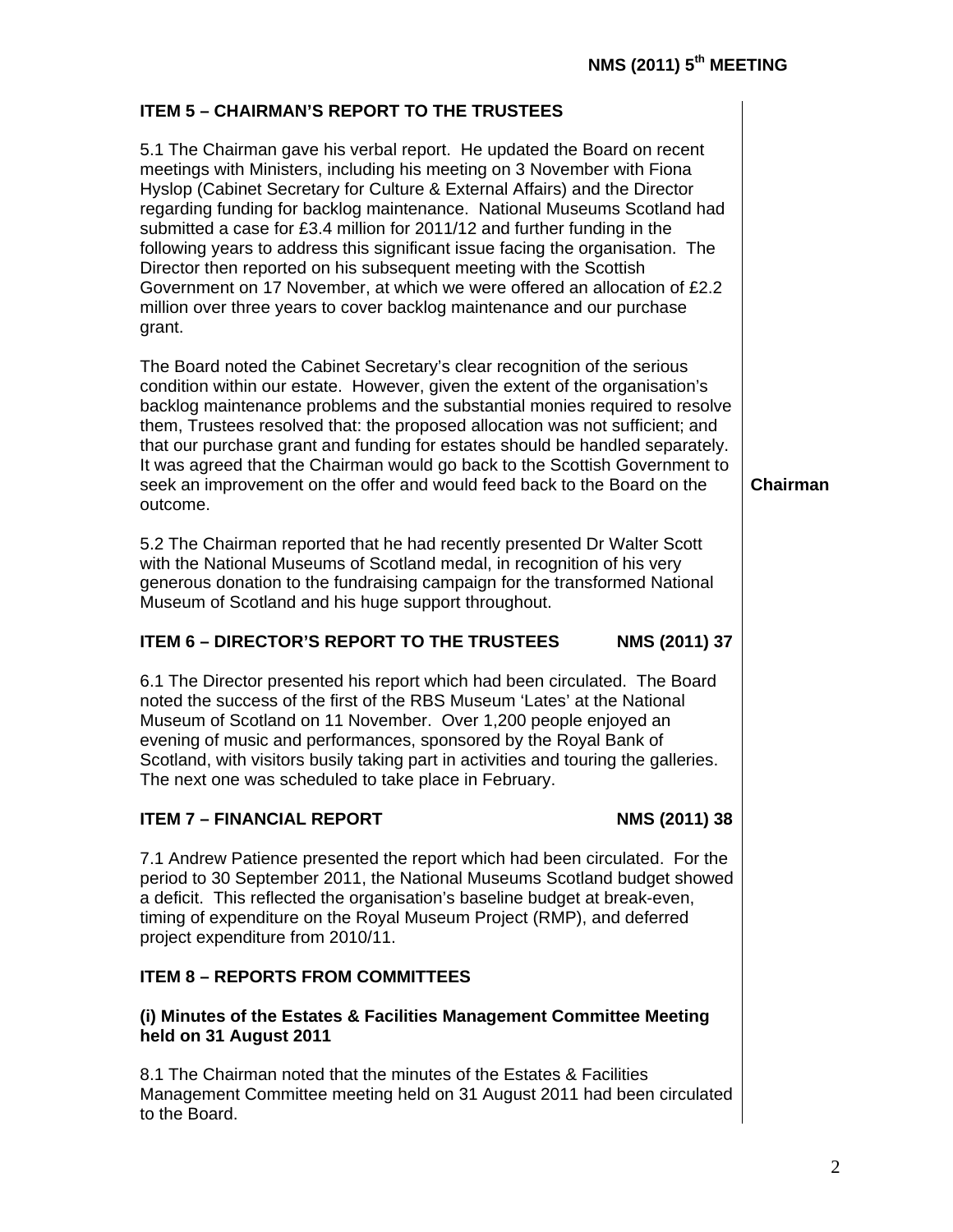#### **(ii) Verbal Report from the Estates & Facilities Management Committee Meeting held on 08 November 2011**

8.2 Jamie Troughton (Chairman of the Estates & Facilities Management Committee) reported on the Estates & Facilities Management meeting held on 08 November 2011. He confirmed that, since the last Board meeting, the Scottish Government had formally awarded £8.7 million to National Museums Scotland to enable the permanent relocation of the collections stored at Port Edgar to make way for the second Forth crossing. Jamie Troughton also gave a brief overview of the prioritised annual expenditure programme for addressing the backlog maintenance problems, which was based on the assumption that the required funding would be forthcoming from Government.

#### **(iii) Draft Minutes of the NMS Enterprises Ltd Board meeting held on 09 September 2011**

8.3 The Chairman noted that the draft minutes of the NMS Enterprises Ltd Board meeting held on 09 September had been circulated to the Board. Michael Kirwan (Chairman of NMSE Enterprises Ltd) reported that retail income at the National Museum of Scotland was not meeting expectations and that hospitality & events market was softening in the current financial climate. It was still anticipated that the overall NMSE income target for 2011/12 would be achieved. The Board noted that signage and shop lighting were both already being addressed, and Trustees discussed some of the retail wider issues and possible solutions. Michael Kirwan confirmed that the NMSE Enterprises Ltd Board would be holding an extra meeting on 15 December to consider the retail issues and options, and that Trustees would be updated at the next Board meeting on 3 February.

## **(iv) Verbal Report from the Personnel & Remuneration Committee meeting held on 13 October 2011**

8.4 Iain Watt (Chairman of the Personnel & Remuneration Committee) reported on the Personnel & Remuneration Committee meeting held on 13 October 2011. As this was his first meeting in his role as the new Chairman, he had taken the opportunity to take an overview with the other Committee members of the organisation's general direction and its plans for the next ten years. The other main items covered at the meeting included: senior management recruitment; the forthcoming UK-wide industrial action on 30 November; the pay remit; and the leadership actions going forward in the Staff Survey.

#### **(v) Verbal Report from the Audit Committee meeting held on 18 November 2011**

8.5 Sir John Ward (Chairman of the Audit Committee) reported on the Audit Committee meeting held on 18 November 2011. He confirmed that the organisation's top four risks remained unchanged. On Risk 1, a major fall in income or a major increase in costs, he confirmed that the audit process would be completed in March. On Risk 2, maintenance of our estate, Trustees noted the process was still ongoing but external validation on building risk was expected by December. The Audit Committee were not able

**MK, GR**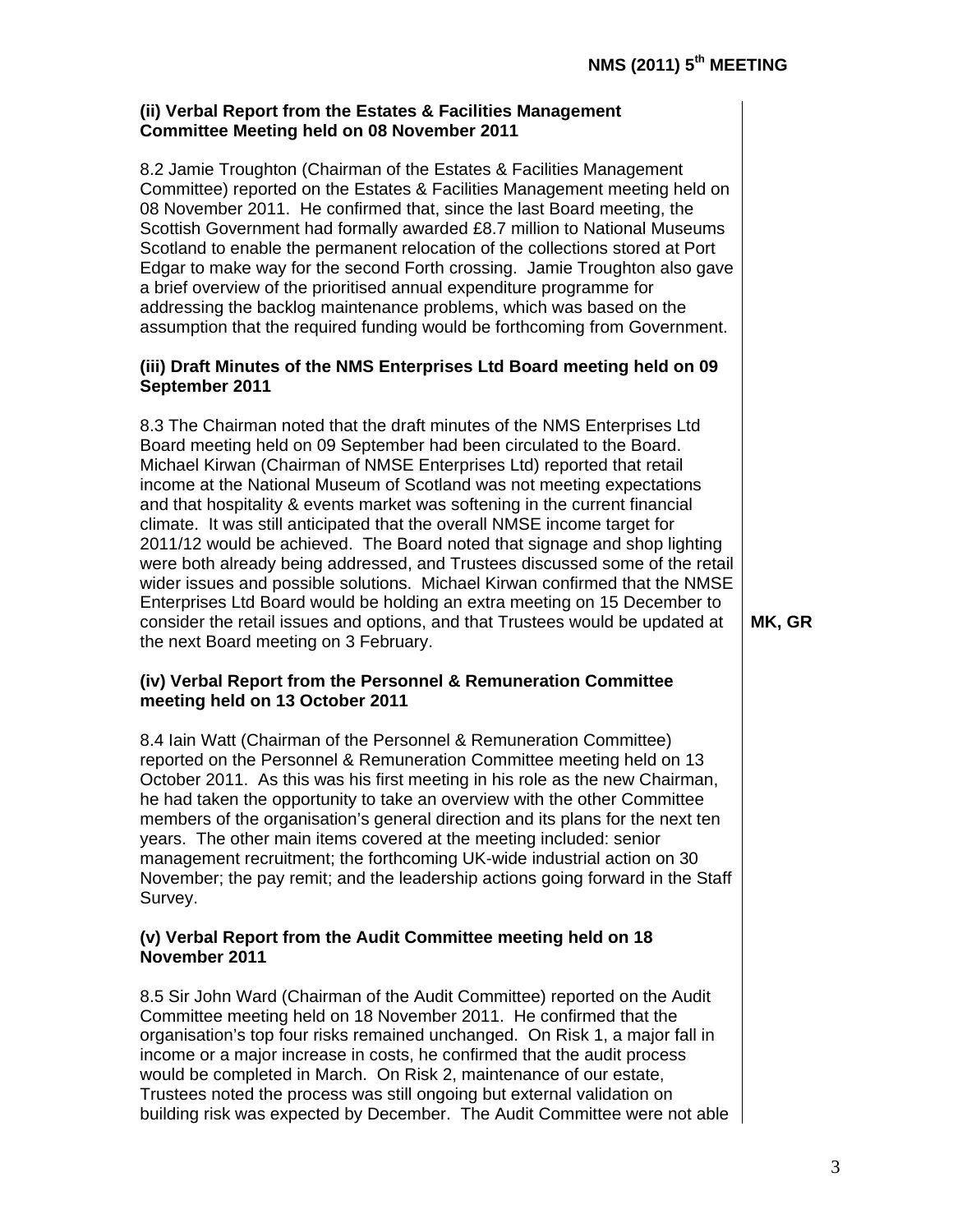| to confirm the robustness of the current processes supporting Risks 1 and 2<br>for reasons noted in the Committee's minutes.                                                                                                                                                                                                                                                                                                                                                                                                                                                                                                                                           |                      |
|------------------------------------------------------------------------------------------------------------------------------------------------------------------------------------------------------------------------------------------------------------------------------------------------------------------------------------------------------------------------------------------------------------------------------------------------------------------------------------------------------------------------------------------------------------------------------------------------------------------------------------------------------------------------|----------------------|
| <b>ITEM 9 - ROYAL MUSEUM PROJECT: PROGRESS</b><br>NMS (2011) 39<br><b>REPORT</b>                                                                                                                                                                                                                                                                                                                                                                                                                                                                                                                                                                                       |                      |
| 9.1 The Director presented the report which has been circulated. He<br>confirmed that, within the next week, the transformed National Museum of<br>Scotland would welcome its one millionth visitor since the reopening on 29<br>July. The Board congratulated staff on this huge achievement and noted that<br>Trustees would be emailed a copy of the media announcement on release.                                                                                                                                                                                                                                                                                 |                      |
| 9.2 The Director reported that the National Museum of Scotland had been<br>named 'Best Building in Scotland' in the prestigious Andrew Doolan Awards.<br>The prize was presented to Gareth Hoskins Architects by the Cabinet<br>Secretary for Culture & External Affairs.                                                                                                                                                                                                                                                                                                                                                                                              |                      |
| 9.3 The Director confirmed that the formal RMP review sessions had gone<br>well and that the key learning points would be fed into future projects.                                                                                                                                                                                                                                                                                                                                                                                                                                                                                                                    |                      |
| NMS (2011) 40<br><b>ITEM 10 - SPENDING REVIEW: OUTCOMES AND</b><br><b>OPTIONS IN RESPONSE</b>                                                                                                                                                                                                                                                                                                                                                                                                                                                                                                                                                                          |                      |
| 10.1 The Director and Andrew Patience presented the paper which had been<br>circulated. It was highlighted that, based on the assumptions provided, the<br>organisation's budget would effectively be adrift by £1.1 million if we did not<br>increase income and/or reduce costs over the next three financial years.<br>Following discussion, the Board of Trustees agreed the proposed strategy for<br>dealing with the Spending Review outcome and approved the implementation<br>of Options 5.1-5.4. In addition, the importance of having sufficient donation<br>boxes within the National Museum of Scotland given the high number of<br>visitors was stressed. |                      |
| 10.2 The Director and the Director of Finance were asked to explore again<br>any possible savings that could be made by changing opening times at our<br>sites, taking into account any potential loss in income. Further financial<br>projections would be prepared for consideration at the next Board meeting.                                                                                                                                                                                                                                                                                                                                                      | GR, AP               |
| NMS (2011) 41<br><b>ITEM 11 - HERITAGE LOTTERY FUND APPLICATION</b><br><b>FOR NEW GALLERIES</b>                                                                                                                                                                                                                                                                                                                                                                                                                                                                                                                                                                        |                      |
| 11.1 The Director introduced the paper which had been circulated. Following<br>consideration of the proposals, the Board of Trustees agreed:                                                                                                                                                                                                                                                                                                                                                                                                                                                                                                                           |                      |
| The change proposed to create 10 new galleries rather than 11, with a<br>larger Egypt gallery being developed.<br>Option 1 in the paper would be progressed for the delivery of the next<br>phase of development.<br>A Round 1 bid would be submitted to the Heritage Lottery Fund (HLF) on                                                                                                                                                                                                                                                                                                                                                                            |                      |
| 19 December 2011 for a grant of just under £5 million towards the<br>delivery of new European Art & Design and Science & Technology<br>galleries.                                                                                                                                                                                                                                                                                                                                                                                                                                                                                                                      | GR, AH,<br><b>NP</b> |